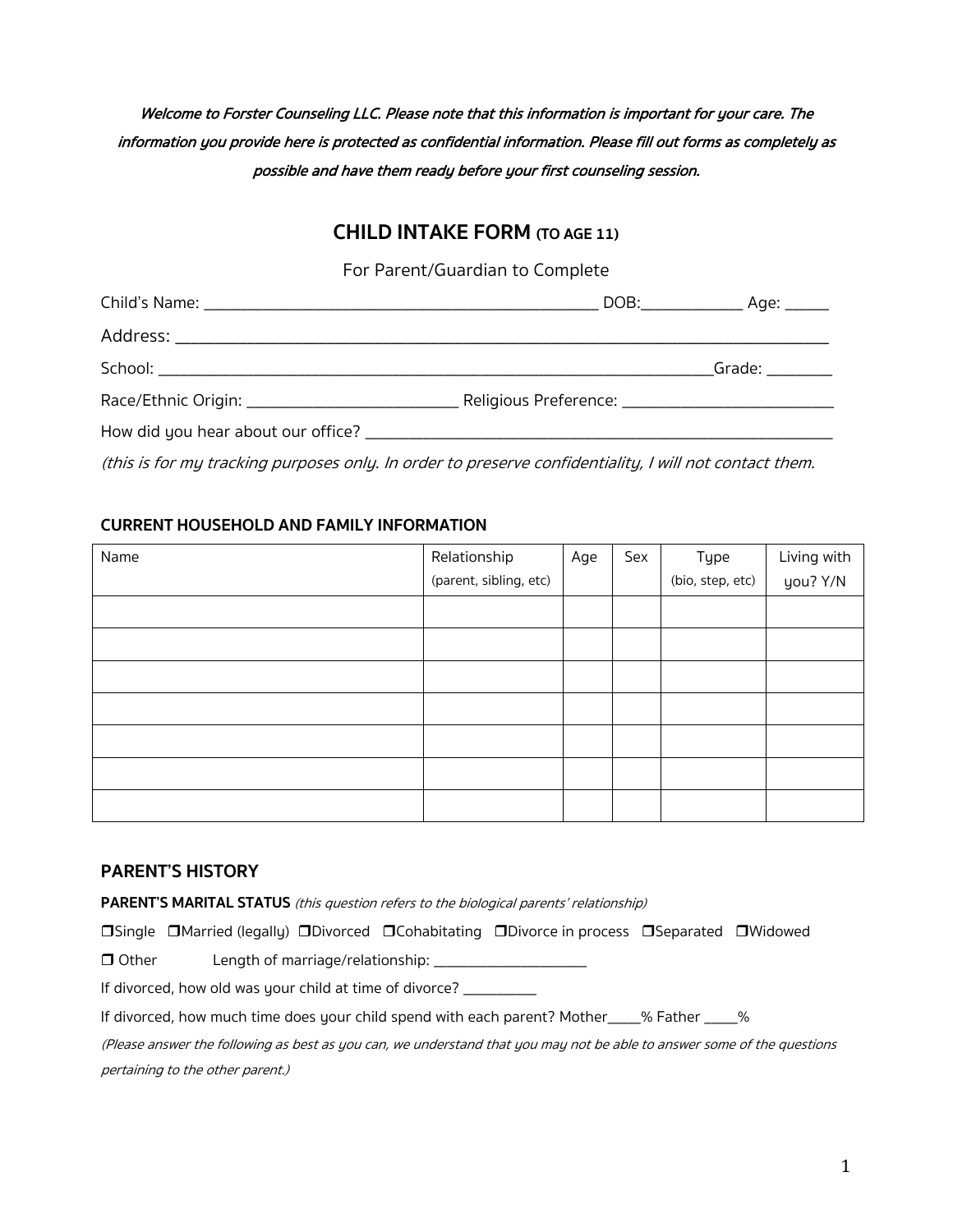| Military experience? $\Box$ Yes $\Box$ No Combat experience? $\Box$ Yes $\Box$ No                                                                                               |  |
|---------------------------------------------------------------------------------------------------------------------------------------------------------------------------------|--|
| Current Status _____Single ____Married ____Divorced ____Separated _____Widowed _____Other                                                                                       |  |
| Assessment of current relationship if applicable: Poor_____ Fair_______ Good________                                                                                            |  |
| Biological Mother's Name: ___________________________________Birth Date: _________ Age: _____                                                                                   |  |
|                                                                                                                                                                                 |  |
|                                                                                                                                                                                 |  |
|                                                                                                                                                                                 |  |
| Military experience? $\Box$ Yes $\Box$ No Combat experience? $\Box$ Yes $\Box$ No                                                                                               |  |
| Current Status _____Single ____Married ____Divorced ____Separated _____Widowed _____Other                                                                                       |  |
| Assessment of current relationship if applicable: Poor_____ Fair_______ Good________<br>Problem Description (Please state the problems for which you want help for this child:) |  |
|                                                                                                                                                                                 |  |
|                                                                                                                                                                                 |  |
|                                                                                                                                                                                 |  |
| <b>CHILD'S DEVELOPMENT</b>                                                                                                                                                      |  |
| 1. Were there any complications with the pregnancy or delivery of your child? $\Box$ Yes $\Box$ No                                                                              |  |
|                                                                                                                                                                                 |  |
| 2. Did your child have health problems at birth? $\Box$ Yes $\Box$ No                                                                                                           |  |
|                                                                                                                                                                                 |  |
| 3. Did your child experience any developmental delays (e.g. toilet training, walking, talking)?                                                                                 |  |
|                                                                                                                                                                                 |  |
| Did your child have any unusual behaviors or problems prior to age 3? □ Yes □ No □ Not sure<br>4.                                                                               |  |
|                                                                                                                                                                                 |  |
| 5. Has your child experienced emotional, physical, or sexual abuse?                                                                                                             |  |
|                                                                                                                                                                                 |  |

\_\_\_\_\_\_\_\_\_\_\_\_\_\_\_\_\_\_\_\_\_\_\_\_\_\_\_\_\_\_\_\_\_\_\_\_\_\_\_\_\_\_\_\_\_\_\_\_\_\_\_\_\_\_\_\_\_\_\_\_\_\_\_\_\_\_\_\_\_\_\_\_\_\_\_\_\_\_\_\_\_\_\_\_\_\_\_\_\_\_\_\_\_\_\_\_\_\_\_\_\_\_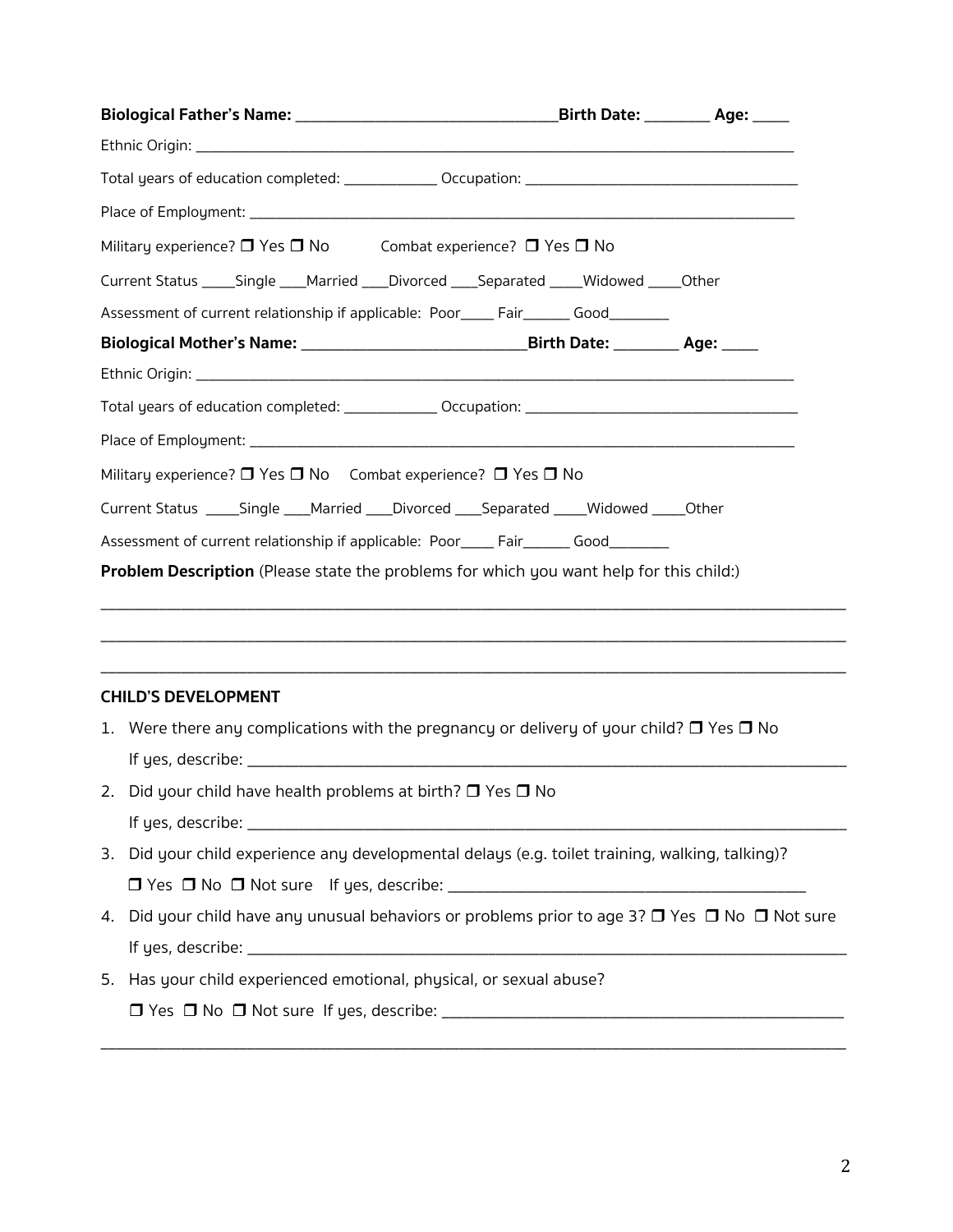| <b>CONCERN</b>                    | <b>YES</b> | <b>NO</b> | <b>CONCERN</b>                  | <b>YES</b> | <b>NO</b> |
|-----------------------------------|------------|-----------|---------------------------------|------------|-----------|
| <b>Recent Suicidal thoughts</b>   |            |           | Difficulty sleeping             |            |           |
| Suicide plans                     |            |           | Depression,                     |            |           |
| Suicide attempts                  |            |           | Loneliness, or hopelessness     |            |           |
| Self-inflicted injury behaviors   |            |           | Crying often                    |            |           |
| A tendency to be shy or sensitive |            |           | Frightening dreams or thoughts  |            |           |
| A strong dislike of criticism     |            |           | Often annoyed by little things  |            |           |
| A frequent loss of temper         |            |           | Difficulty completing tasks     |            |           |
| Difficulty expressing feelings    |            |           | Violent or destructive behavior |            |           |
| Nervousness, anxiety, or worry    |            |           | Difficulty remembering          |            |           |
| Difficulty relaxing               |            |           | Difficulty concentrating        |            |           |
| Difficulty making decisions       |            |           | Mental Confusion                |            |           |
| Difficulty making friends         |            |           | Difficulty with eating          |            |           |
| Irritability                      |            |           | Lying                           |            |           |
| School/Academic problems          |            |           | Thoughts of hurting others      |            |           |
| Compulsive behavior               |            |           | Peer/sibling conflict           |            |           |

**Emotional/Behavioral/Chemical Issues** (Has your child recently or currently experienced the following? )

Has your child ever been in court or picked up by the police?  $\Box$  Yes  $\Box$  No

If yes, describe: \_\_\_\_\_\_\_\_\_\_\_\_\_\_\_\_\_\_\_\_\_\_\_\_\_\_\_\_\_\_\_\_\_\_\_\_\_\_\_\_\_\_\_\_\_\_\_\_\_\_\_\_\_\_\_\_\_\_\_\_\_\_\_\_\_\_\_\_\_\_\_\_\_\_\_\_\_\_\_\_\_\_\_\_\_\_

Do you think your child has tried cigarettes, sniffing, vaping, alcohol or drugs?  $\Box$  Yes  $\Box$  No

If yes, describe: \_\_\_\_\_\_\_\_\_\_\_\_\_\_\_\_\_\_\_\_\_\_\_\_\_\_\_\_\_\_\_\_\_\_\_\_\_\_\_\_\_\_\_\_\_\_\_\_\_\_\_\_\_\_\_\_\_\_\_\_\_\_\_\_\_\_\_\_\_\_\_\_\_\_\_\_\_\_\_\_\_\_\_\_\_\_

Does your child have a cell phone?  $\Box$  Yes  $\Box$  No

How many hours of screen time (computer, video games, TV) does your child engage in daily? \_\_\_\_\_\_

#### **PEER RELATIONS**

1. Is your child socially: \_\_\_outgoing \_\_\_\_shy \_\_\_\_depends on the situation.

2. Has your child experienced any bullying?  $\Box$  Yes  $\Box$  No

2. Is your child involved in any organized social activities (e.g. sports, scouts, music)?  $\Box$  Yes  $\Box$  No

List activities\_\_\_\_\_\_\_\_\_\_\_\_\_\_\_\_\_\_\_\_\_\_\_\_\_\_\_\_\_\_\_\_\_\_\_\_\_\_\_\_\_\_\_\_\_\_\_\_\_\_\_\_\_\_\_\_\_\_\_\_\_\_\_\_\_\_\_\_\_\_\_\_\_\_\_\_\_\_\_\_\_\_\_\_\_\_\_\_\_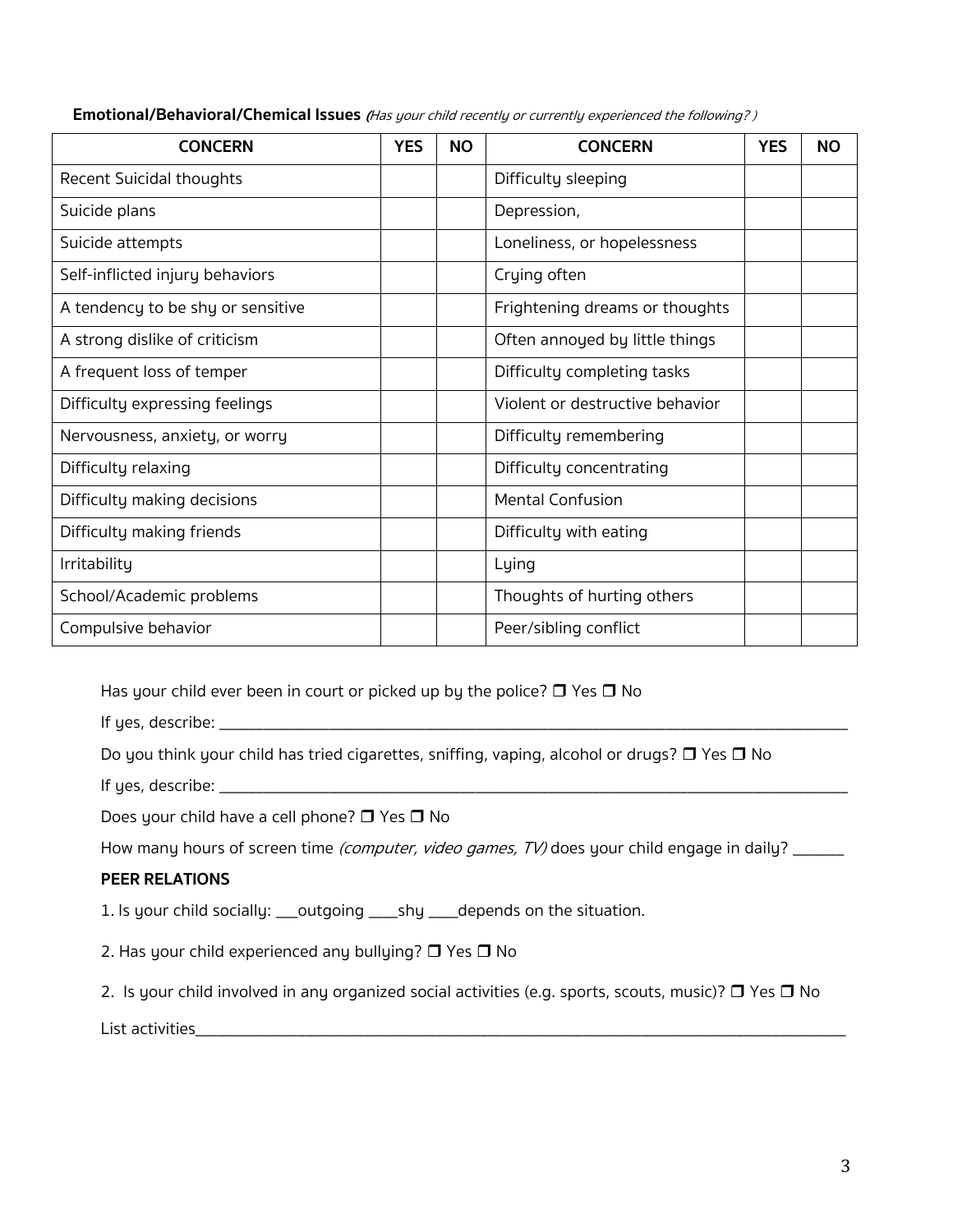## **SCHOOL HISTORY**

| 1. Has your child ever been held back a grade? $\Box$ Yes $\Box$ No If yes, what grade and what was the |
|---------------------------------------------------------------------------------------------------------|
|                                                                                                         |
| 3. Do you feel your child is doing the best he/she can at school? $\Box$ Yes $\Box$ No                  |
| 4. Are there any behavior problems at school? $\Box$ Yes $\Box$ No                                      |
|                                                                                                         |
|                                                                                                         |
| <b>DISCIPLINE</b>                                                                                       |
|                                                                                                         |
| <b>INTERNET/ELECTRONIC COMMUNICATIONS USAGE</b>                                                         |
| Do you have any concerns with your son or daughter using the internet or electronic communication       |
| such as Facebook, Snapchat, Twitter, texting etc? □ Yes □ No                                            |
|                                                                                                         |
| <b>COUNSELING HISTORY</b>                                                                               |
| Has your son or daughter previously seen a counselor? $\Box$ Yes $\Box$ No                              |
|                                                                                                         |
|                                                                                                         |
|                                                                                                         |
| Does your son or daughter have a previous mental health diagnosis? _________________________________    |
|                                                                                                         |
|                                                                                                         |
| Has your son or daughter used psychiatric services? $\Box$ Yes $\Box$ No                                |
|                                                                                                         |
| If yes, was it helpful? $\Box$ Yes $\Box$ No                                                            |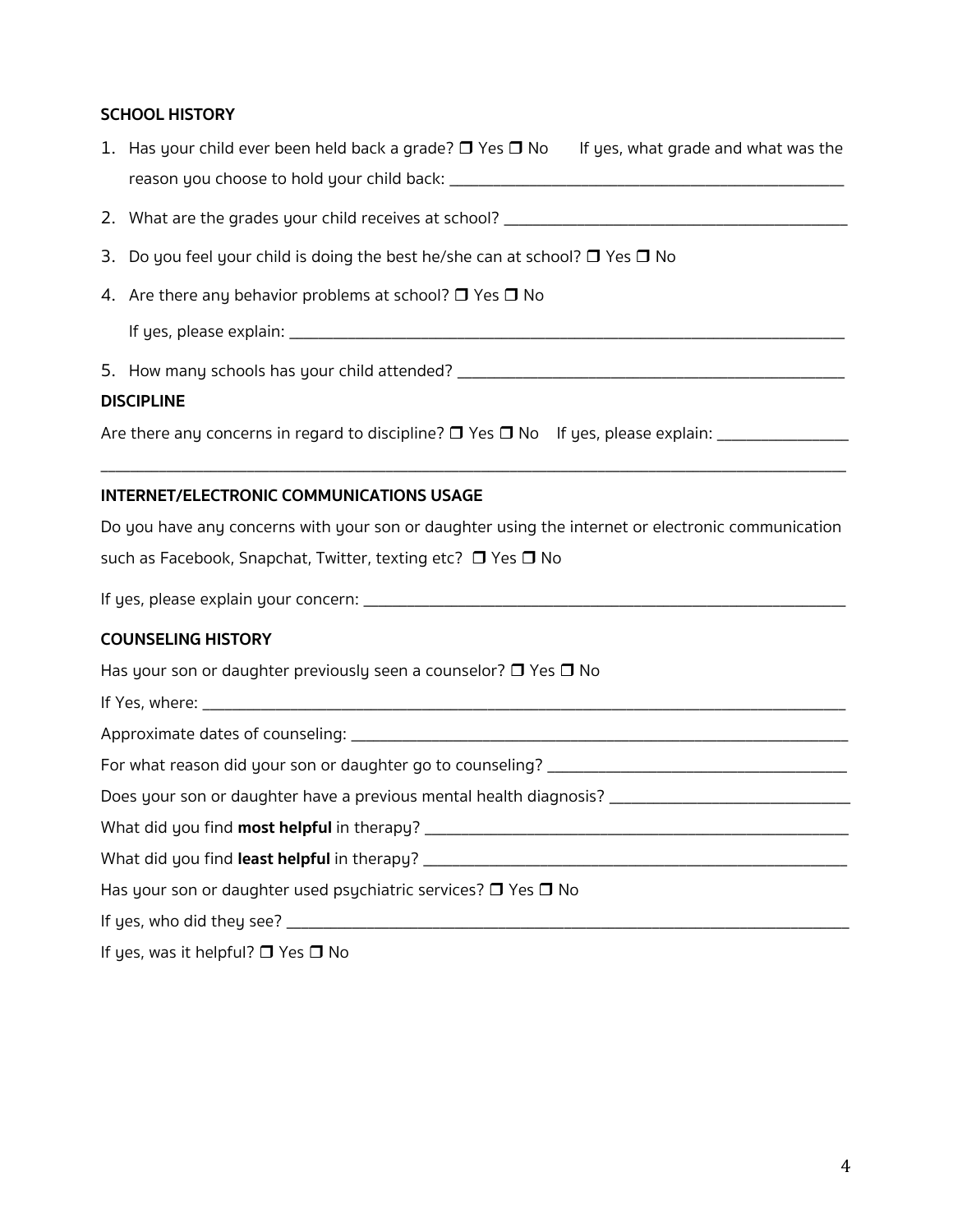| Name of medication | Dates taken | Was it helpful? |
|--------------------|-------------|-----------------|
|                    |             | Y/N             |
|                    |             |                 |
|                    |             |                 |
|                    |             |                 |

Has your son or daughter taken medication for a mental health concern?  $\Box$  Yes  $\Box$  No

#### **HEALTH CONCERNS:**

1. In general, this child's heath has been:

\_\_\_\_\_\_\_ excellent (is rarely sick, when sick recovers very quickly)

\_\_\_\_\_\_\_ good (is not often sick or injured, illnesses are fairly short-lived)

\_\_\_\_\_\_\_ fair (frequently sick or injured, illnesses often linger or recur)

\_\_\_\_\_\_\_ poor (chronically ill)

2. Name of physician: \_\_\_\_\_\_\_\_\_\_\_\_\_\_\_\_\_\_\_\_\_\_\_\_\_\_\_\_\_\_\_\_\_\_\_\_\_\_\_\_\_\_\_\_\_\_\_\_\_\_\_\_\_\_\_\_\_\_\_

- 3. Name of clinic:
- 4. Medications: \_\_\_\_\_\_\_\_\_\_\_\_\_\_\_\_\_\_\_\_\_\_\_\_\_\_\_\_\_\_\_\_\_\_\_\_\_\_\_\_\_\_\_\_\_\_\_\_\_\_\_\_\_\_\_\_\_\_\_\_\_\_\_\_\_\_\_\_\_\_\_\_\_\_\_\_\_\_\_\_\_\_\_\_\_\_

5. Does your son or daughter have other medical concerns or previous hospitalizations?  $\Box$  Yes  $\Box$  No If so, please describe. \_\_\_\_\_\_\_\_\_\_\_\_\_\_\_\_\_\_\_\_\_\_\_\_\_\_\_\_\_\_\_\_\_\_\_\_\_\_\_\_\_\_\_\_\_\_\_\_\_\_\_\_\_\_\_\_\_\_\_\_\_\_\_\_\_\_\_\_\_\_\_\_\_\_\_

\_\_\_\_\_\_\_\_\_\_\_\_\_\_\_\_\_\_\_\_\_\_\_\_\_\_\_\_\_\_\_\_\_\_\_\_\_\_\_\_\_\_\_\_\_\_\_\_\_\_\_\_\_\_\_\_\_\_\_\_\_\_\_\_\_\_\_\_\_\_\_\_\_\_\_\_\_\_\_\_\_\_\_\_\_\_\_\_\_\_\_\_\_\_\_\_\_\_\_\_\_\_

6. Inherited conditions (e.g. Huntington's Chorea, Sickle Cell Anemia): \_\_\_\_\_\_\_\_\_\_\_\_\_\_\_\_\_\_\_\_\_\_\_\_\_\_\_\_

#### **FAMILY ILLNESSES/DISORDERS**

|                                            | Mother's | Biological | Biological | Father's |
|--------------------------------------------|----------|------------|------------|----------|
|                                            | Family   | Mother     | Father     | Family   |
| Anxiety disorders                          |          |            |            |          |
| ADHD or ADD                                |          |            |            |          |
| Mental retardation                         |          |            |            |          |
| Seizure disorder                           |          |            |            |          |
| Depression                                 |          |            |            |          |
| Schizophrenia                              |          |            |            |          |
| Other psychiatric disorder                 |          |            |            |          |
| Learning difficulties                      |          |            |            |          |
| Behavioral problems                        |          |            |            |          |
| Alcoholism or drug dependence              |          |            |            |          |
| Difficulty with anger/losing temper easily |          |            |            |          |